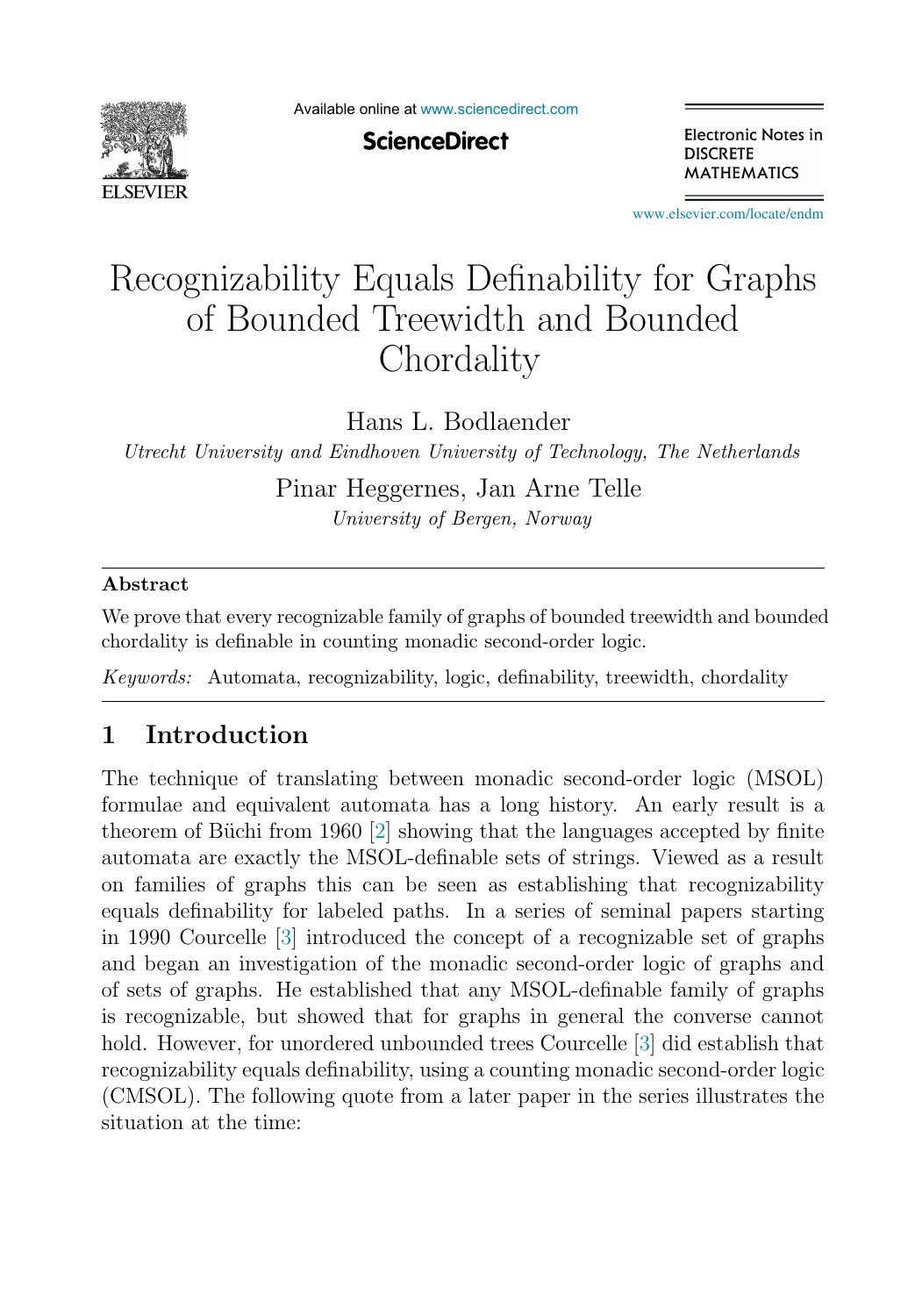It is not clear at all how an automaton should traverse a graph. A "general" graph has no evident structure, whereas a word or a tree is (roughly speaking) its own algebraic structure. [\[4\]](#page-9-0)

The proposal for how to deal with this, using tree-decompositions of graphs, has nowadays become standard, see the recent book of Courcelle and Engelfriet [\[6\]](#page-9-0), and will be the main tool that we use also in this paper. Courcelle proceeded to show that recognizability equals CMSOL-definability for graphs of treewidth at most two and conjectured that recognizability equals CMSOLdefinability for graphs of bounded treewidth [\[4\]](#page-9-0). In this paper we establish that recognizability equals CMSOL-definability for graphs of bounded treewidth and bounded chordality (no chordless cycles of length larger than a constant c), thereby proving a special case of Courcelle's conjecture. Let us mention related work on the conjecture. In 1995 Kaller [\[10\]](#page-9-0) established the special case of graphs of treewidth at most 3 and k-connected graphs of treewidth at most k. Two conference papers from 1997 [\[9\]](#page-9-0) and 1998 [\[11\]](#page-9-0) claimed to be able to prove the conjecture for, respectively, graphs of bounded pathwidth and graphs of bounded treewidth. However, full versions have not appeared of any of these two papers, and people in the field do not consider either of them satisfactory. Very recently, Jaffke and Bodlaender showed that recognizability implies MSOL-definability for Halin graphs, which are of treewidth 3, and for some related graph classes [\[8\]](#page-9-0).

The main difficulty in proving Courcelle's conjecture for a class of graphs is to define in CMSOL, for any graph in the class, concrete minimum-width tree-decompositions, and that is what we do in this paper. We end the paper by arguing that to prove the full conjecture an extension of the techniques used in this paper will be needed.

### **2 Definitions**

A tree decomposition of a graph  $G = (V, E)$  is a pair  $(\{X_i | i \in I\}, T = (I, F))$ with  $\{X_i \mid i \in I\}$  a family of subsets (called *bags*) of V, and T a rooted tree, such that 1)  $\bigcup_{i\in I} X_i = V$ , 2) for each edge  $\{v, w\} \in E$ , there exists an  $i \in I$ with  $\{v,w\} \subseteq X_i$ , and 3) for each vertex  $v \in V$ , the set  $I_v = \{i \in I \mid v \in V\}$  $X_i$  induces a (connected) subtree of T. The width of a tree decomposition  $({X_i | i \in I}, T = (I, F))$  equals  $|\max_{i \in I} |X_i| - 1$ , and the *treewidth* of a graph G is the minimum width of a tree decomposition of  $G$ .

The chordality of a graph is the length of a longest induced cycle. A graph is chordal if it has chordality 3. A triangulation of a graph  $G = (V, E)$  is a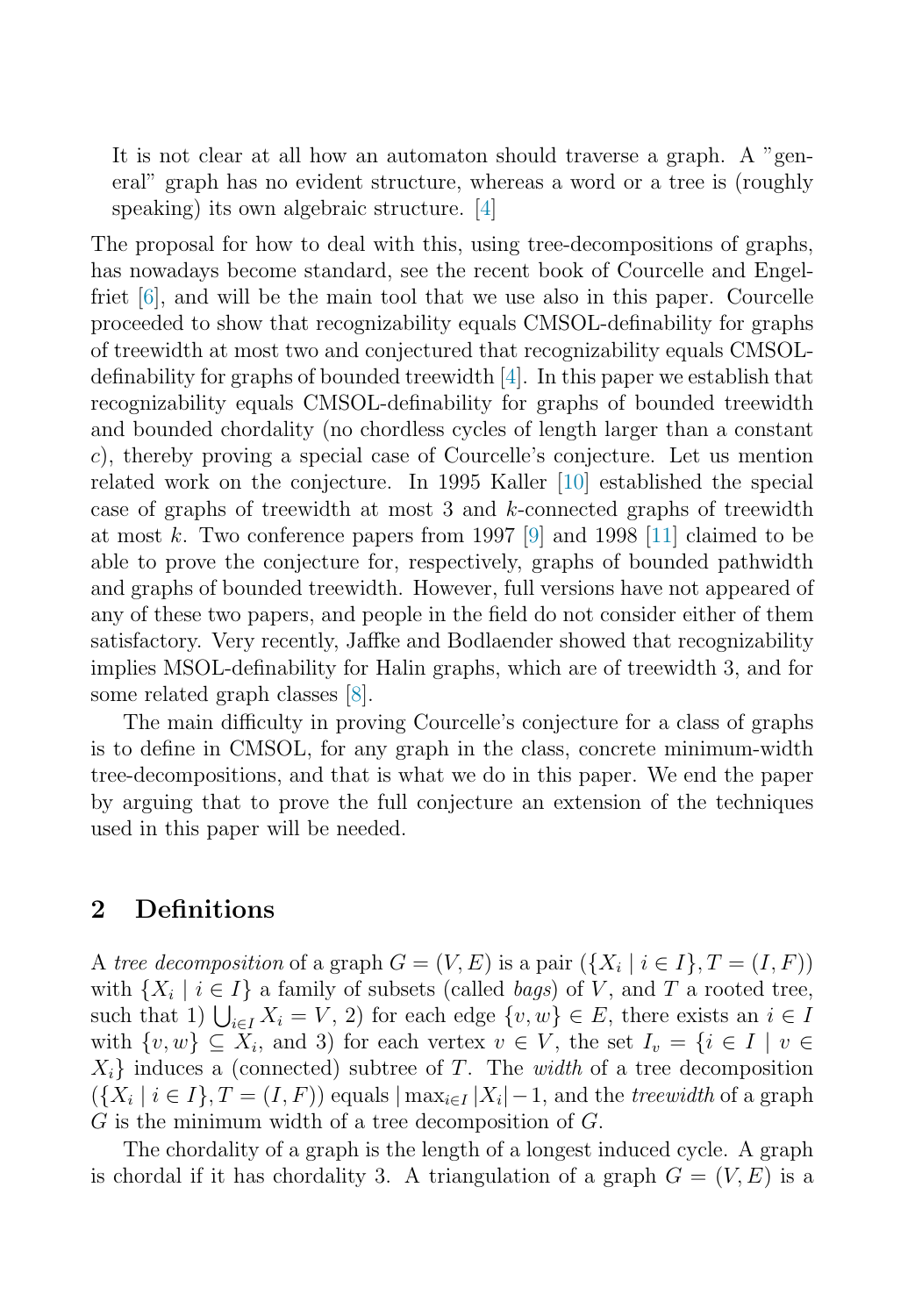supergraph  $H = (V, E \cup F)$  which is chordal. The edges in F are called the fill edges. The triangulation is minimal if the graph  $H' = (V, E \cup F')$  is not chordal for any strict subset  $F' \subset F$ . It is a well-known fact that a graph has treewidth at most  $k$  if and only if it has a triangulation with maximum clique size at most  $k+1$ , and also that graphs of treewidth at most k are k-colorable. See Figure 1 for an example of a chordal graph and a tree decomposition.

In the monadic second-order graph logic known as MSOL, sometimes called MSOL2, the graph is described by a set of vertices, a set of edges, and an incidence relation between vertices and edges, and the restriction to monadic logic means that the graph property in question may be defined using quantification over sets of vertices or edges, but not over more complex relations on tuples of vertices or edges. For a full introduction, see [\[6\]](#page-9-0). In CMSOL, Counting MSOL, we allow the unary predicate symbols  $mod_{p,q}$  for non-negative integers  $p < q$  with the interpretation that  $mod_{p,q}(V) = True$  iff  $|S| = p \mod q$ , where  $S$  is the set denoted by the set variable  $V$ . A graph property  $P$  is called CMSOL-definable over a class of graphs  $F$  if there is a CMSOL-formula  $\Phi$ such that for each  $G \in F$ , G satisfies P iff  $\Phi$  is true on G. Using  $mod_{0.2}$ we can express in CMSOL the property that a graph has an even number of vertices, something which cannot be done in MSOL alone [\[3\]](#page-9-0). Refer to e.g. [\[1\]](#page-9-0) for a further discussion of encoding expressions in MSOL and CMSOL.

A tree automaton will process a tree decomposition by assigning each of its nodes to one of a finite number of states based on the label of the node and the states of its children. The tree decomposition is accepted iff its root is thus assigned to a designated accepting state. In order for a tree automaton to be a decision algorithm over graphs of treewidth bounded by  $k$ , it must accept either all of the width  $k$  tree decompositions of a given graph, or none of them. A family of graphs of treewidth bounded by  $k$  is said to be recognizable if there exists a tree automaton that accepts exactly the tree decompositions of graphs in the family.

#### **3 Chordal graphs of bounded treewidth**

To prove that a recognizable family of chordal graphs of bounded treewidth  $k$  is CMSOL-definable, the main task is to define in CMSOL, for every such graph  $G$ , some tree decomposition of width  $k$  of  $G$ . A perfect elimination ordering (peo) of a graph is a linear ordering of its vertices such that the highernumbered neighbors of any vertex form a clique. We say that an orientation of the edges of a graph has the adjacent out-neighbors property, if for each pair of edges  $\{u, v\}$  and  $\{u, w\}$ , if  $\{u, v\}$  is directed from u to v and  $\{u, w\}$  is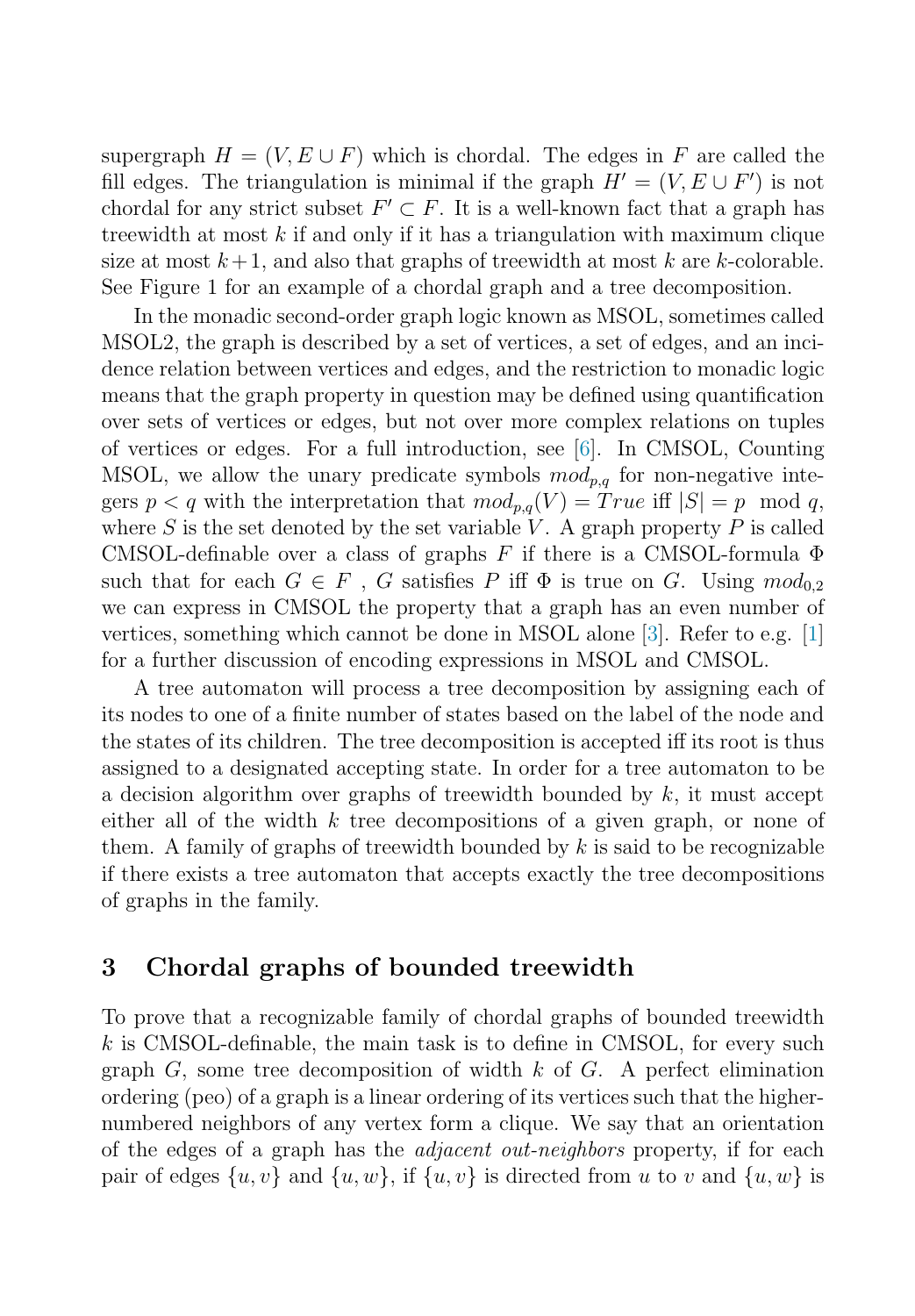directed from  $\{u\}$  to  $\{w\}$ , then v and w are adjacent in G.

**Theorem 3.1** Let  $G = (V, E)$  be a graph. The following are equivalent.

- (i) G is chordal.
- (ii) G has a perfect elimination ordering.
- (iii) G has a tree decomposition of optimal width where each bag  $X_i$  induces a clique in G.
- (iv) There is an acyclic orientation of the edges of  $G$  that has the adjacent out-neighbors property.

**Proof.** (1)  $\Leftrightarrow$  (2)  $\Leftrightarrow$  (3) is well known, see e.g. [\[7\]](#page-9-0). (2)  $\Rightarrow$  (3): Orient the edges by the order in which vertices appear in the peo. (3)  $\Rightarrow$  (2): Take an arbitrary topological ordering of the acyclic orientation with the adjacent out-neighbors property. One easily verifies that this is a peo.  $\Box$ 

We call an acyclic orientation with the adjacent out-neighbors property an aon-ordering. Using properties of peo's and chordal graphs, one can show that if G is connected, then an aon-ordering has exactly one vertex with out-degree zero. Suppose we have a connected chordal graph  $G$  of treewidth at most  $k$ . Take an acyclic orientation of G with the adjacent out-neighbors property. We now first define a spanning tree T of  $G$ , as follows. For each vertex v with outdegree at least one, its out-neighbors form a clique, and hence  $v$  has a neighbor w such that for each other neighbor  $x \neq w$  of v, the edge  $\{w, x\}$  is directed from w to x. Add the edge  $\{v,w\}$  to T, i.e., for each v with outdegree at least one, we add the edge to the neighbor of  $v$  that is first in the peo. This forms a spanning tree, with the last vertex in the peo as root. Call T the aon-defined spanning tree.

This aon-defined spanning tree fulfils an important role in our proof. It can be defined in Monadic Second Order Logic; we can use it to build a tree decomposition (of width at most  $k$ ) of  $G$ , and on this tree, we can follow Courcelle's proof for trees [\[3\]](#page-9-0) to obtain the main result of this section. Given an aon-defined spanning tree T, we build a tree decomposition  $({B_v | v \in V}, T)$ as follows. The tree used in the tree decomposition is  $T$ ; to each node of the tree, i.e., vertex v of the graph, we associate the bag  $B_v$  consisting of v and its out-neighbors. Following standard graph theory, it follows that for each aon-ordering, the associated tree decomposition is a tree decomposition of  $G$  of width at most  $k$ . A useful technical point is the following: the acyclic orientation also defines a total ordering on each bag of the tree decomposition (as each bag is a clique). As k is a constant, and the formula length can depend on  $k$ , we can thus express what is the *i*th vertex in the bag of a vertex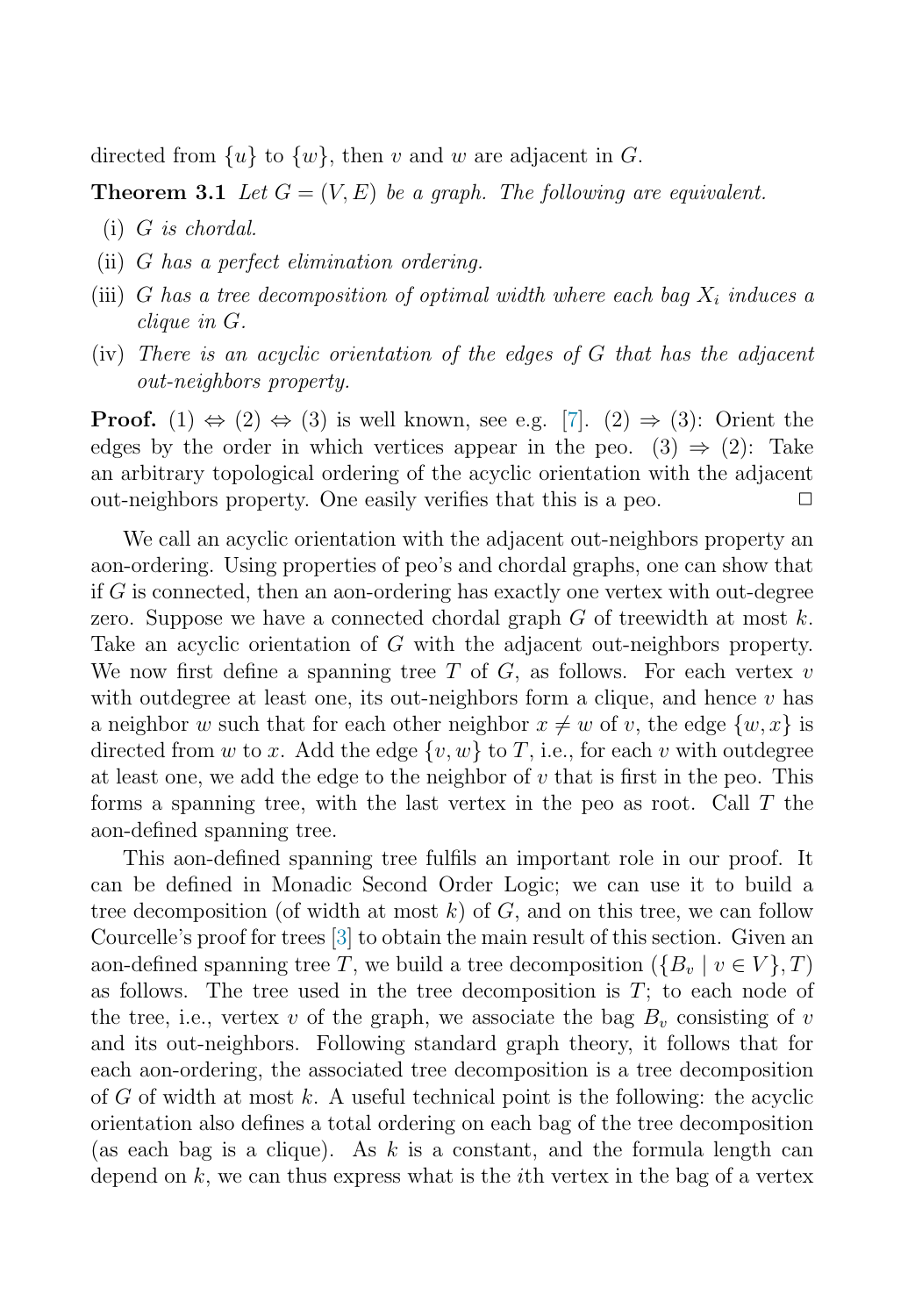

Fig. 1. On top left a 3-coloring  $V_1, V_2, V_3$  and a chosen subset S of edges in bold, of a chordal graph of treewidth 2. On top right the orientation defined by  $(V_1, V_2, V_3, S)$ , which we note is acyclic with 'adjacent out-neighbors'. On bottom left one of the peo's that is therefore defined by  $(V_1, V_2, V_3, S)$ . On bottom right the spanning tree defined by the acyclic aon-orientation. On the right the tree-decomposition thus defined by  $(V_1, V_2, V_3, S)$ , with vertices identified by the chosen peo number.

- $v.$  Our proof now uses the following sequence of steps:
- Define a  $(k + 1)$ -vertex coloring of G in MSOL.
- Use this vertex coloring to implicitly define an orientation of the edges of G. This technique is due to Courcelle [\[5,](#page-9-0) page 120].
- Express in MSOL that the orientation is acyclic and fulfills the adjacent out-neighbors (aon) property.
- Choose a set of edges, and verify in MSOL that it is the spanning tree T defined by the aon orientation.
- Mimic on T the proof by Courcelle for trees [\[3\]](#page-9-0), keeping in mind the corresponding tree decomposition.

A vertex coloring can be defined easily in MSOL: for  $k+1$  vertex sets, we can verify that these sets partition  $V$  and have no edge between vertices in the same set. Then, any orientation can be represented by a subset  $S$  of the edges, as follows: for each edge of the graph its two endpoints have different colors, if the edge is oriented from the lower color endpoint to the higher color, then put this edge in the subset S. Note that an orientation will be defined regardless of whether G is chordal or not, and this will be of use to us in the next section when we consider non-chordal graphs. Thus, to define a tree-decomposition of a chordal graph  $G = (V, E)$  of treewidth at most k we first use an MSOL formula stating

 $\exists V_1, V_2, ..., V_{k+1}$  forming a partition of V where adjacent vertices are in dif-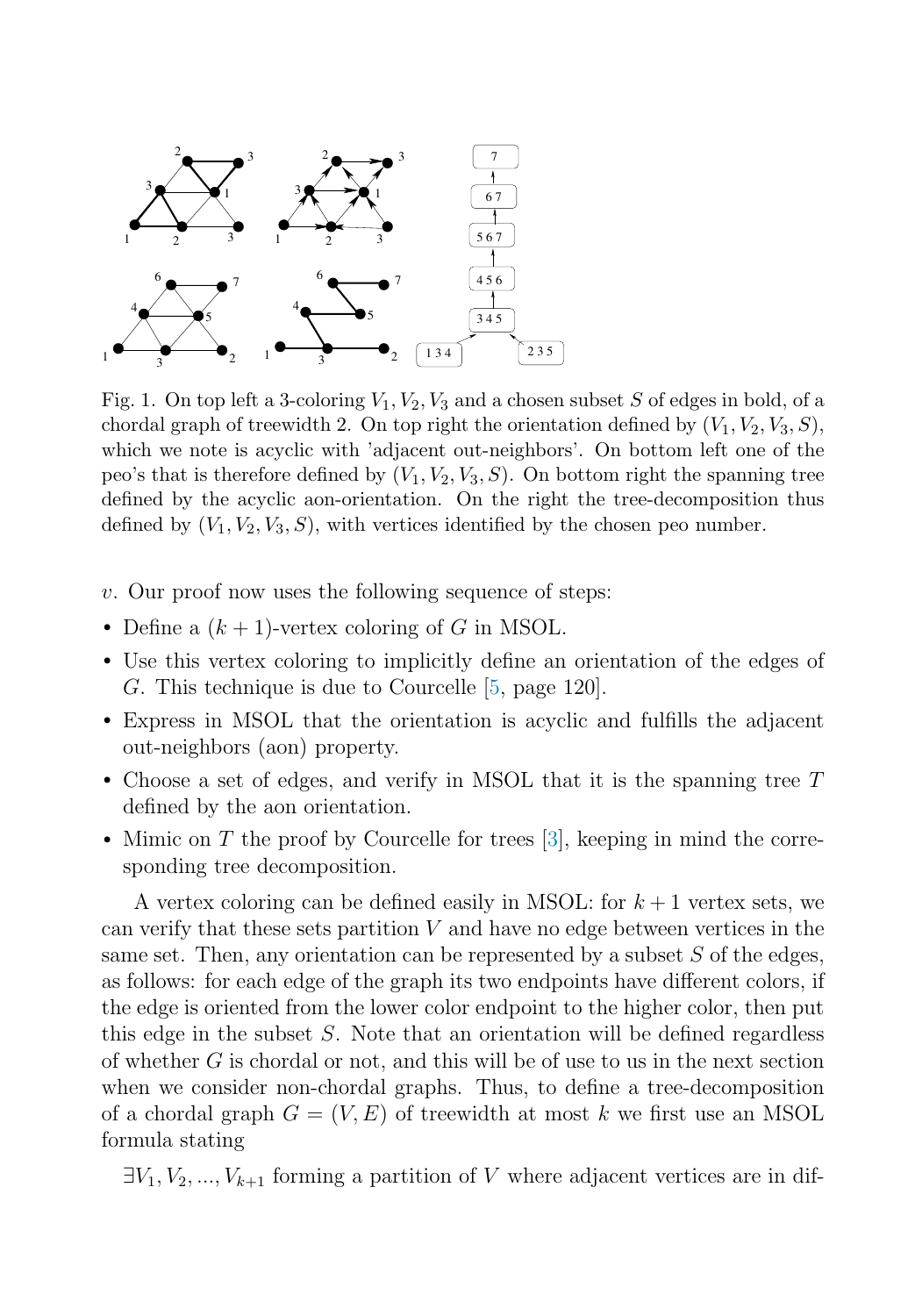ferent classes, and  $\exists S \subseteq E$ , that together defines an orientation that is checked to be acyclic with the 'adjacent out-neighbors' property.

The details of how to define this in MSOL is not complicated. Let us give an example of a macro that will tell us if there is an arc from vertex  $v$  to vertex w, for  $k = 2$ :

 $arc(v, w) ≡ (v, w) ∈ E ∧ (((v ∈ V_1 ∧ w ∈ V_2) ∨ (v ∈ V_1 ∧ w ∈ V_3) ∨ (v ∈ V_1 ∧ w ∈ V_3)$  $V_2 \wedge w \in V_3$ )  $\wedge (v,w) \in S$ )  $\vee$ 

 $((w \in V_1 \land v \in V_2) \lor (w \in V_1 \land v \in V_3) \lor (w \in V_2 \land v \in V_3)) \land (v, w) \notin S))$ 

This has to be coupled with macro MSOL formulae which will allow us to handle the resulting tree-decomposition. For an example, to express that in the tree decomposition the parent of bag  $B_v$  is bag  $B_w$ :

 $par(v, w) \equiv arc(v, w) \wedge \forall x \neq w : arc(v, x) \Rightarrow arc(w, x)$  and when we need to access the parent bag of  $B_v$  we state  $\exists w : par(v,w)$ . There are several such macros. Now, suppose we have a recognizable family of edge-labelled chordal graphs of bounded treewidth. This gives us a (deterministic) finite state tree automaton that runs on any tree decomposition of an input graph. Let  $Q = \{s_1, \ldots, s_r\}$  be the set of states of this automaton. The automaton gives for every bag in the tree decomposition a state from Q; the automaton precisely defines the function that gives the state of a bag  $i$ , given the labels of the edges between its vertices, the states of the child bags, and the information which vertices of  $X_i$  appear in which child bags.

We now label the nodes of the tree decomposition as follows. Each bag  $i$ has a label, consisting of three parts: first, the size  $|X_i|$ , second, for each pair  $(a, b), 1 \leq a \leq b \leq |X_i|$ , the label of the edge between the ath and the bth vertex in  $X_i$ , and third: either the information that i is the root of T, or a subset  $Z \subseteq \{1, \ldots, |X_i|\}$ , with  $a \in Z$ , if and only if the *ath* vertex in  $X_i$  also belongs to the bag of the parent of  $i$  in  $T$ . Note that this information is all that the automaton on the tree decomposition uses, and hence, we can view the automaton on the tree decomposition as a deterministic finite state tree automaton on this labelled tree.

By Courcelle's result [\[4\]](#page-9-0), we have that there is a CMSOL sentence  $\phi$  that expresses whether this latter automaton accepts on this labelled tree. This automaton uses quantification over vertices and edges in  $T$ , and checks for vertices of their label. We want to translate this sentence to a CMSOL sentence expressing a property of G. As above, we define the aon-ordering and the corresponding spanning tree  $T = (V, E_T)$ . Then, the quantifications over elements of T directly translate to quantifications over vertex and edge sets in G and a check for edges if they belong to T (which just translates to  $e \in E_T$ .) For a check on the label of a vertex in  $T$ , we can observe that each part of the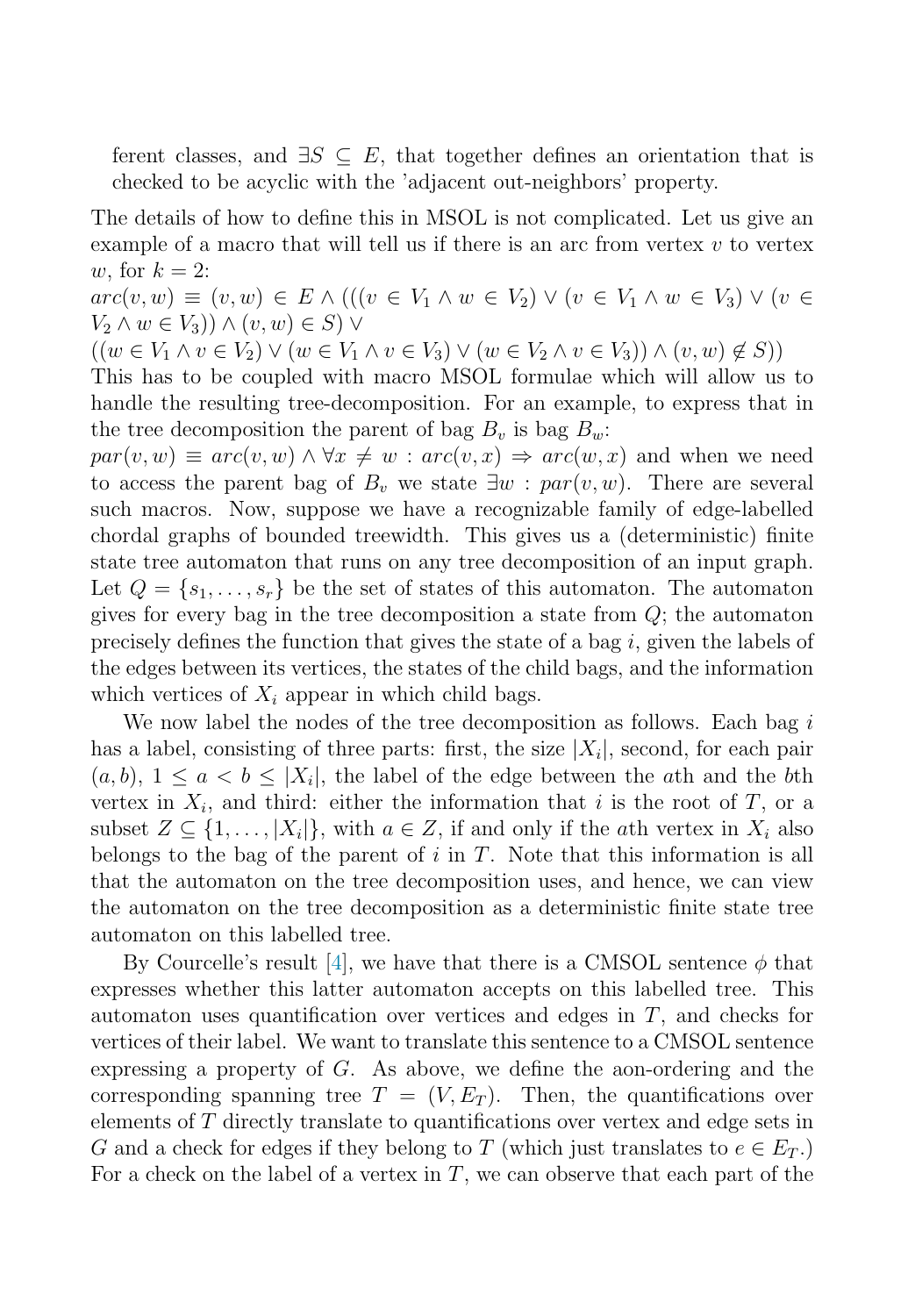<span id="page-6-0"></span>label follows from the aon-ordering in a way that can be expressed in MSOL. Thus,  $\phi$  can be translated to a sentence  $\phi'$ , such that  $\phi$  holds for the labeled tree T, if and only if  $\phi'$  holds for G.

**Lemma 3.2** Any recognizable family of connected edge-labelled chordal graphs of bounded treewidth is CMSOL-definable.

## **4 Bounded treewidth graphs of bounded chordality**

In this section, let G be a graph of treewidth at most  $k$  and chordality c. As in the previous section, our goal is to define in CMSOL, for every such  $G$ , a tree-decomposition of width at most k. Graphs of chordality  $c > 3$  are not chordal and thus do not have a tree decomposition where every bag induces a clique. Instead we will for these graphs define a set of fill edges, with the property that when the fill edges are added to the graph it becomes chordal. Let F be a family of graphs of treewidth at most k. We define  $\mathcal{F}_c$  to be the family of edge-labelled chordal graphs (labels Edge or Fill) of treewidth at most k, such that  $G \in \mathcal{F}_c$  iff G is chordal and of treewidth at most k and the graph G restricted to edges with labels Edge is in  $\mathcal{F}$ . We have the following easy but important lemma.

**Lemma 4.1** If F is recognizable then  $\mathcal{F}_c$  is recognizable.

**Proof.** Use the same automaton ignoring edges with label Fill.  $\Box$ 

Fill edges are defined by taking a linear order  $\pi$  of the vertices, called an elimination order, and removing vertices from the graph in this order, while also adding fill edges between any two remaining neighbors of the removed vertex that have not already been made adjacent. We also give a label to every fill edge at the moment it is introduced, and use this label to partition the fill edges into a number of levels  $Fill = F_1 \cup F_2 \cup ... \cup F_q$ . The original edges of the graph  $G = (V, E)$  are assigned the label 0 and belong to  $F_0$ . The graph  $G_{\pi} = (V, F \cup Fill)$  is called the filled graph. In general, when removing vertex  $v$ , if  $v$  has two remaining non-adjacent neighbors  $u$  and  $w$ , with edge  $\{v, u\} \in F_i$  and  $\{v, w\} \in F_j$ , then a fill edge  $\{u, w\}$  belonging to  $F_{1+\max\{i,j\}}$ is added. The maximum length of an induced cycle gives an upper bound on the number of fill levels.

**Lemma 4.2** If G has treewidth k and chordality  $c \geq 3$  then G has an elimination order  $\pi$  giving  $Fill = F_1 \cup F_2 \cup ... \cup F_q$  with  $q \leq c-3$  and with the filled graph  $G_{\pi}$  being chordal and having treewidth k.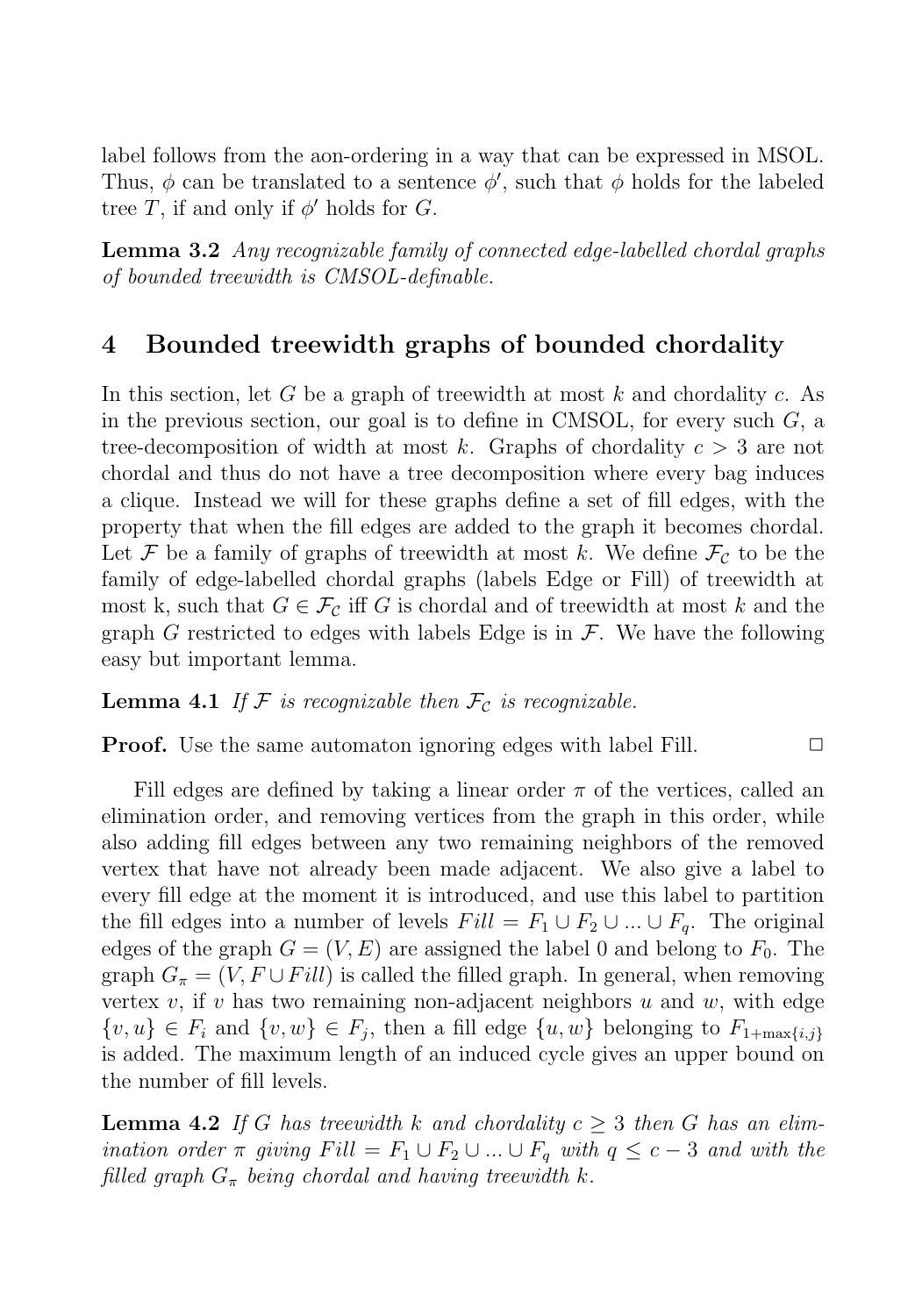Since the filled graph is chordal we can apply the techniques from the previous section to define a tree decomposition of it, which will be also a tree decomposition of  $G$ , of width  $k$ . However, applying the techniques from the previous section is not straightforward, and involves several considerations. We need macros that handle quantification over  $F_0 \cup Fill$ , and also macros that count modulo the size of a subset of  $F_0 \cup Fill$ . For a graph G of treewidth at most  $k$  and chordality  $c$  we start as follows:

- Guess a vertex coloring  $V_1, ..., V_{k+1}$  and  $S \subseteq E = F_0$
- Check that this defines an acyclic orientation of the edges  $F_0$  of  $G$

Consider how this acyclic orientation gives an elimination order: start by removing a source vertex, add a fill edge belonging to  $F_1$  between any two of its non-adjacent neighbors, add an orientation to these fill edges that maintains acyclicity. Then iterate this procedure on the remaining partially filled graph. Note that the guessed orientation of  $F_0 \cup F_1 \cup ... \cup F_i$  defines the fill  $F_{i+1}$ . This procedure is inherently iterative but it can be defined in CMSOL, by macros for level i based on macros of levels lower than i, as the number of levels is a constant depending on the chordality of G. We continue with the following steps to express this in CMSOL:

- Guess the set of fill edges  $Fill = F_1 \cup F_2 \cup ... \cup F_q$ , for  $q \leq c-3$
- Check that fill edges obey the vertex coloring and that the resulting graph is chordal of treewidth at most  $k$
- Guess the orientation of the fill edges and check that it is acyclic with the aon-property
- Check that the the guessed orientation of  $F_0 \cup F_1 \cup ... \cup F_i$  defines the fill  $F_{i+1}$ , for each  $0 \leq i \leq q$

Let us give some details. We represent a fill edge by the vertex creating it and the pair of colors of the endpoints of the fill edge. Thus, to guess the fill edges we actually guess  $k(k+1)/2$  vertex subsets for each fill level, and use the vertex coloring  $V_1, ..., V_{k+1}$ . For example, to guess  $F_1$  for  $k = 2$  we state:  $\exists Z_{12}, Z_{13}, Z_{23}$  subsets of V, which gives a fill edge  $vw \in F_1$  for each  $vw \notin E$ such that either  $Z_{12}$  defines  $vw \in F_1$  by  $v \in V_1 \wedge w \in V_2 \wedge \exists x \in Z_{12} \wedge arc(x, v) \wedge$  $arc(x, w)$  or  $Z_{1,3}$  or  $Z_{23}$  defines, in a similar way,  $vw \in F_1$ .

We are now able to translate a quantification, say existential, over edge sets of the filled graph, for simplicity say over  $F_0 \cup F_1$ , by  $\exists S_0 \subseteq E \land \exists S_{12} \subseteq$  $Z_{12}, S_{13} \subseteq Z_{13}, S_{23} \subseteq Z_{23}.$ 

We guess the orientation of the fill edges by the same technique as before,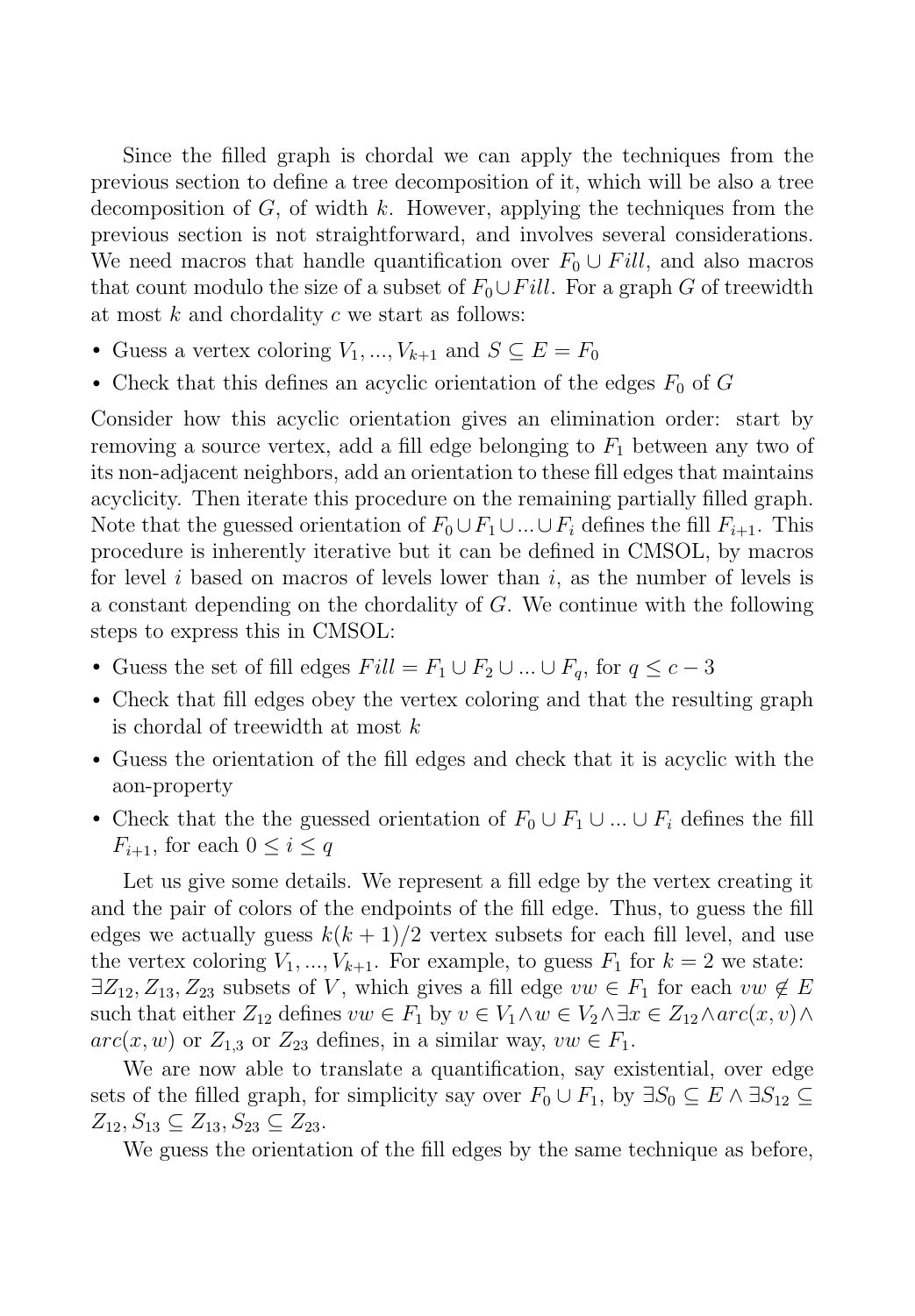i.e. guess subset of edges of the filled graph and orient from low to high color for edges in this subset, and vice versa for those not in the subset.

To check that the guessed fill edges  $Fill = F_1 \cup F_2 \cup ... \cup F_q$  actually follows from the guessed orientations we follow the explanation given above. We need macros  $fill_i(u, w)$  and  $arc_i(u, w)$ , for each level  $0 \leq i \leq q$  such that  $fill_i(u, w)$ is True if and only if  $fill_i(u, w)$  is false for all  $j < i$  and there is a vertex x with  $fill_{j'}(x,u), arc_{j'}(x,u)$  and  $fill_{j''}(x,w), arc_{j''}(x,w)$  all True for some  $j', j'' \leq i$ and either  $j' = i - 1$  or  $j'' = i - 1$ .

**Theorem 4.3** Any recognizable family  $\mathcal F$  of graphs of chordality c and treewidth at most k is CMSOL-definable.

**Proof.** By Lemma [4.1](#page-6-0) we know that the corresponding family of edge-labelled chordal graphs (with edge labels Edge and Fill)  $\mathcal{F}_c$  is recognizable. By Lemma [3.2](#page-6-0) we know that  $\mathcal{F}_c$  is CMSOL-definable by some formula  $\Phi$ . Above, we have described a CMSOL-formula which defines tree decompositions of any cchordal graph, which in fact is an edge-labelled chordal graph, and macros that are used to translate the formula  $\Phi$  into a formula that will explicitly handle graphs of chordality  $c$  and only implicitly edge-labelled chordal graphs. Hence  $\mathcal F$  is CMSOL-definable just as  $\mathcal F_{\mathcal C}$  was.

## **5 Obstacles to proving the full Courcelle conjecture**

On a high level view, our proof consists of a CMSOL formulation of the sentence There exists a minimal triangulation of G such that the automaton accepts on the tree decomposition, corresponding to this minimal triangulation. Unfortunately, this approach cannot work in general. A simple example can be found in the following class of graphs  $\mathcal G$ . Take a cycle with even length n, and add two pendant vertices to a chosen pair of vertices at distance  $n/2$  on the cycle. The graph on the left in Figure [2](#page-9-0) shows an example of an element of the class and the graph next to it is a triangulation. We can find such a triangulation to all even  $n \geq 4$ . If we view the triangulation as an edge labelled graph, we obtain a class of labelled chordal graphs of treewidth two; it is not hard to see that this class is regular, i.e. recognizable. However,  $\mathcal G$  is not regular. This is an easy consequence of well known theory. Thus, we have a non-regular class of graphs of treewidth two, with a regular set of minimal triangulations, also of treewidth two. Thus, it is insufficient to guess a minimal triangulation in a proof of Courcelle's conjecture: a different approach would be necessary, e.g., guess some special triangulation that can be expressed in (C)MSOL.